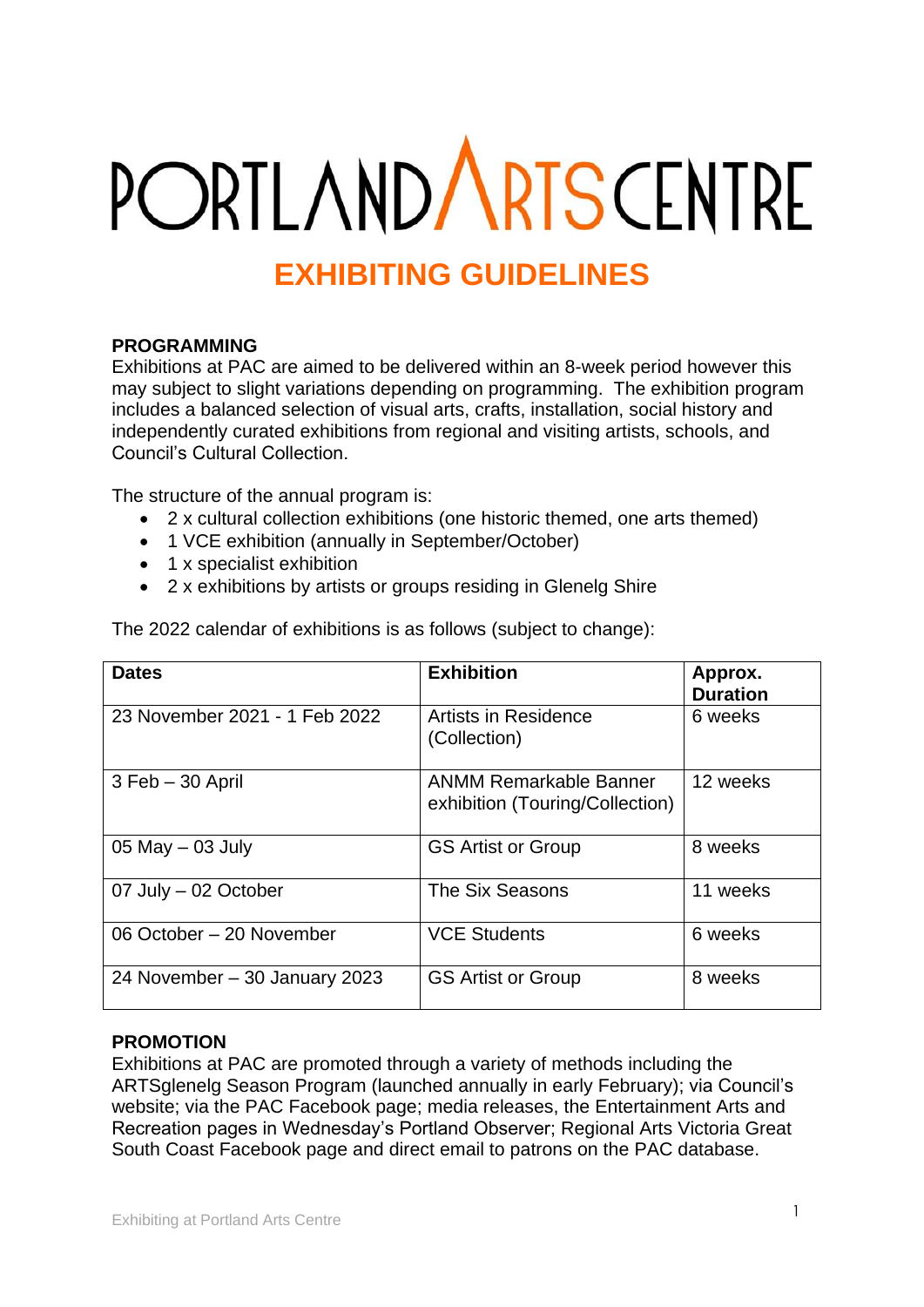# **OPENINGS**

Exhibition openings are generally held on the first Thursday of the exhibition at 5.30pm, however there is some flexibility and this should be negotiated with PAC staff.

**Invitations:** PAC will develop and distribute a digital file of a simple colour invitation using the information and images provided by the artist. The PAC will share the invitation electronically via email and Facebook. The digital file will be provided to artists to print from at their own cost. Artists may choose to produce their own professionally printed invitations at their own cost.

**Refreshments:** PAC will provide tea and coffee free of charge. Catering beyond this is at the expense of the artist and needs to be discussed with the PAC management.

**Staffing:** PAC will provide one staff member for two hours to assist in the setting up, tea and coffee service and clean up. Staffing beyond this is at the expense of the artist and by agreement of the PAC. All staff have Responsible Serving of Alcohol (RSA) qualifications.

**Guest Speaker:** The exhibiting artist may wish to invite a guest to open the exhibition. This should be discussed with PAC staff prior to the production of invitations. It is not the PAC staff's responsibility to secure guest speakers for exhibition openings. Glenelg Shire Council does not cover costs associated with guest speakers' travel, accommodation, etc.

#### **INSURANCE**

Exhibitions in the PAC are covered by Glenelg Shire Council's insurance policy, however Glenelg Shire Council will not be liable for damaged caused to artworks due to insufficient or inappropriate hanging methods or inadequate hanging points on the object. Exhibiting artists (and groups) need to provide a detailed valuation of their works in the exhibition to PAC prior to the exhibition.

#### **DELIVERY AND INSTALLATION AND DISMANTLING**

Exhibitions process is as follows:

- before exhibition Artists are responsible for delivery and installation
- first Monday of exhibition installation begins from midday
- Tuesday installation complete and open to public from midday
- last Monday of exhibition dismantle complete and removed before midday

Artists must confirm access to the space for installation and dismantling with PAC staff in advance. In exceptional circumstances artists may need to coordinate installation and dismantling of their exhibition to fit with other events (performances, etc.) scheduled at the PAC.

Artists are required to remove all works from PAC on dismantling of their exhibition. With the exception of works sold during the exhibition, no art works, packaging, or other material belonging to the artist may be left or stored at PAC.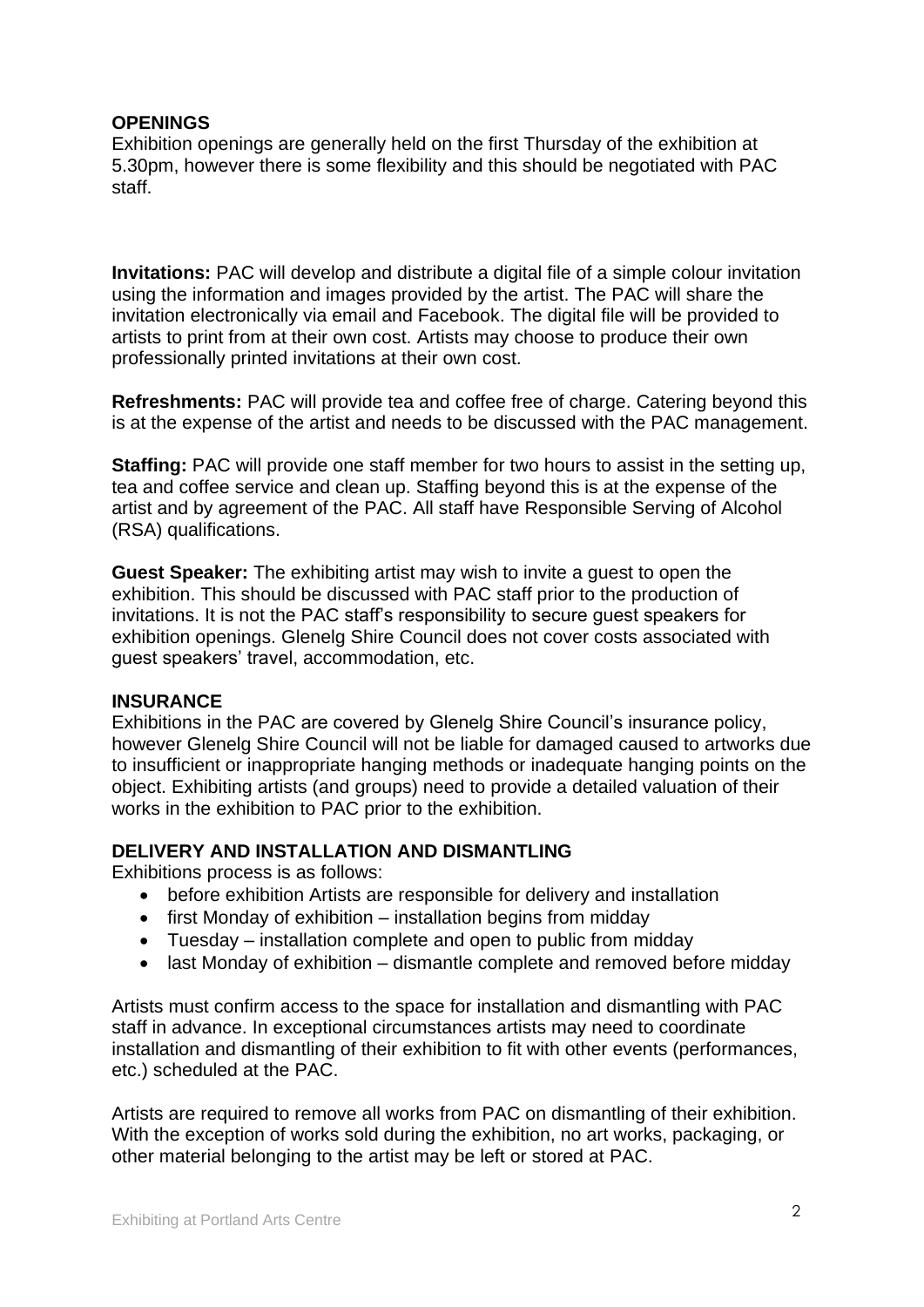#### **RESOURCES**

The following exhibition/display resources are available:

#### **Plinths:**

3 plinths 450mm (W) x 450mm (L) x 600mm (H)

2 plinths 450mm (W) x 450mm (L) x 900mm (H)

3 plinths 600mm (W) x 600mm (L) x 600mm (H)

3 plinths 600mm (W) x 600mm (L) x 900mm (H)

# **Frames:**

A limited number of wooden, back loading temporary frames are available:

10 frames each 590 x 770 mm (internal measurement) 4 frames each 500 x 600 mm (internal measurement)

*NB: Please check with PAC staff to confirm availability of frames*

#### **Hanging System:**

PAC uses the Arcus Wire hanging system – adjustable metal hooks on hanging wires. For more information: [http://www.arcuswire.com/arcus\\_art.html](http://www.arcuswire.com/arcus_art.html)

# **CATALOGUES, LABELS AND INTERPRETATION**

PAC can produce the catalogue or labels and other interpretation for the exhibition. The artist should indicate a preference for labels/interpretation or a catalogue sheet. (PAC will not produce both).

The artist is responsible for collating the information and supplying it to PAC in word format at least two weeks prior to exhibition. The information should be provided in Century Gothic font, 18pt.

**Labels and other interpretation**: The PAC will use the supplied information to produce labels/interpretation card.

**Catalogue**: The PAC will use the information to produce an A4 double sided catalogue listing, photocopied in black and white at the artist's request.

# **SALES**

If artist want to sell their works in exhibitions, PAC staff will coordinate all sales. Glenelg Shire Council do not retain a commission for works sold through exhibitions at PAC. Payments to artists are to be coordinated with buyers.

Works sold during the exhibition must remain for the duration of the exhibition. Sold works must be collected by the purchaser within one week of the conclusion of the exhibition.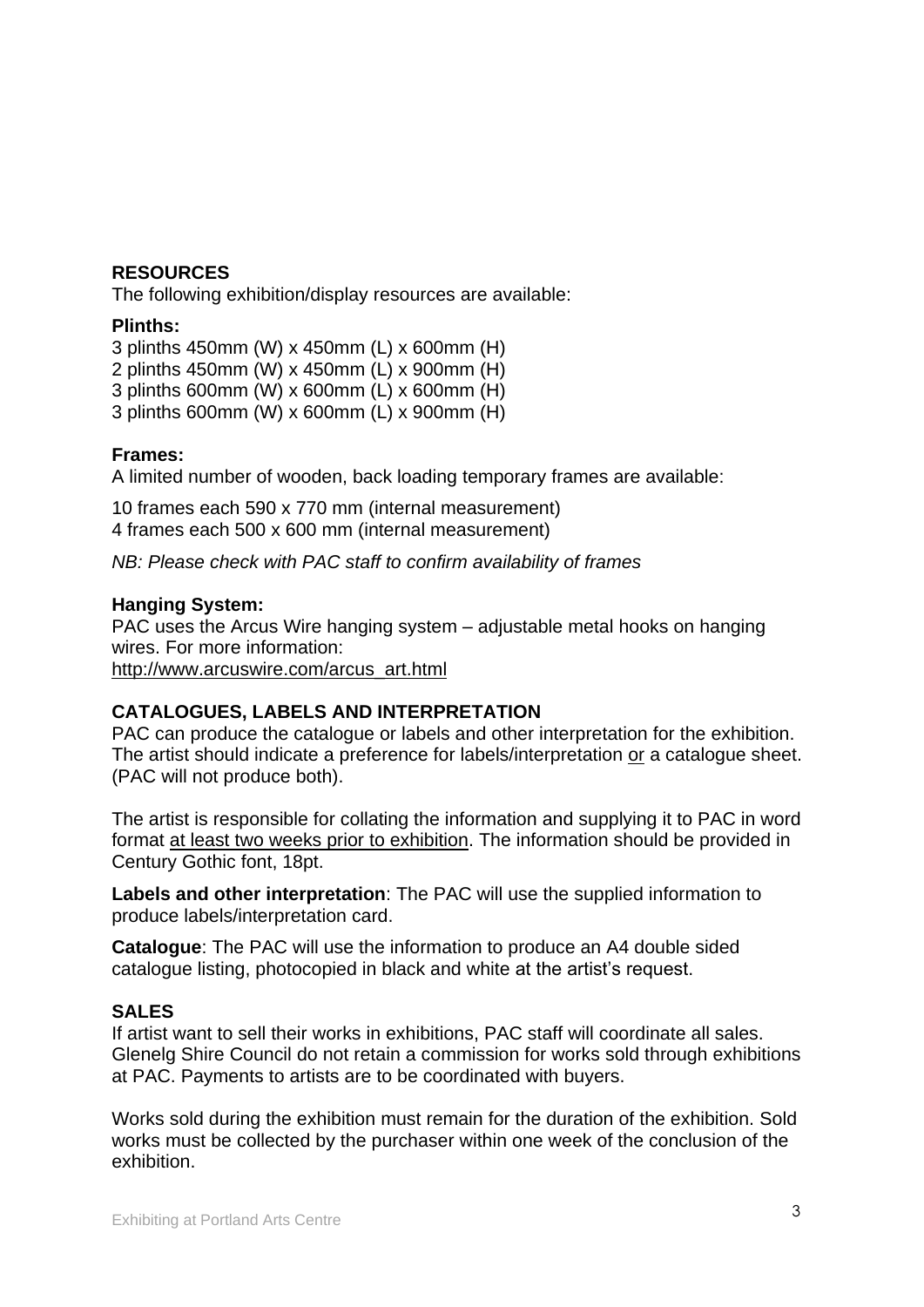PAC is not responsible for costs associated with freight/postage of sold works to the purchaser.

#### **TECHNICAL INFORMATION**

Ideally all works hung in PAC will have appropriate hanging points compatible with the Arcus Wire hanging system. Where appropriate, larger unframed paper works may be hung using bulldog clips combined with the arcus system.

Use of blu tak should be kept to a minimum and only used for small/delicate paperbased works. Excessive use of blu tak as a hanging method is discouraged.

Exhibitors must not use hanging methods such as sticky tape, masking tape, double sided tape or adhesive Velcro dots. These materials can either leave a residue on the walls or damage paintwork.

Please note that the PAC does not have a formal system of suspending artworks from the ceiling and any artworks that require suspension should be discussed prior to installation.

Exhibition organisers should also consider the philosophy that sometimes *"less is better"* - a term attributed to Christopher Hsee in 1988. Patrons are more likely to fully observe a considered selection of artworks than a 'wallpapering' of the exhibition space.

# **SUPPORT**

Exhibiting artists will be familiarised with the use and scope of the Arcus Wire hanging system prior to exhibition installation. PAC will provide support to artists in lighting the exhibition as the track lighting system will require adjustment for each new exhibition. Where possible, a member of the PAC technical crew will assist with lighting adjustment.

# **STORAGE OF PACKAGING MATERIAL**

PAC has limited storage space for packaging material from temporary exhibitions. Artist may be requested to remove any excess packaging material from storage during their exhibition. All packing material must be removed at the conclusion of the exhibition or it may be disposed of at the discretion of PAC staff.

#### **ABOUT THE ARTS CENTRE**

The Glenelg Shire Council Arts and Culture Unit operates the Portland Arts Centre (PAC) and provides a range of arts and culture related services, programs and information to the community under the ARTSGLENELG banner.

The PAC presents around 20 touring performances annually, including performances presented in Casterton and Heywood, and an annual exhibition program of around six exhibitions in the community gallery spaces.

PAC is a multipurpose space. It is used by the member groups of Portland CEMA Inc, community arts groups and external hirers. We also share the facility with independent cinema operator, Showbiz Entertainment, which manages the new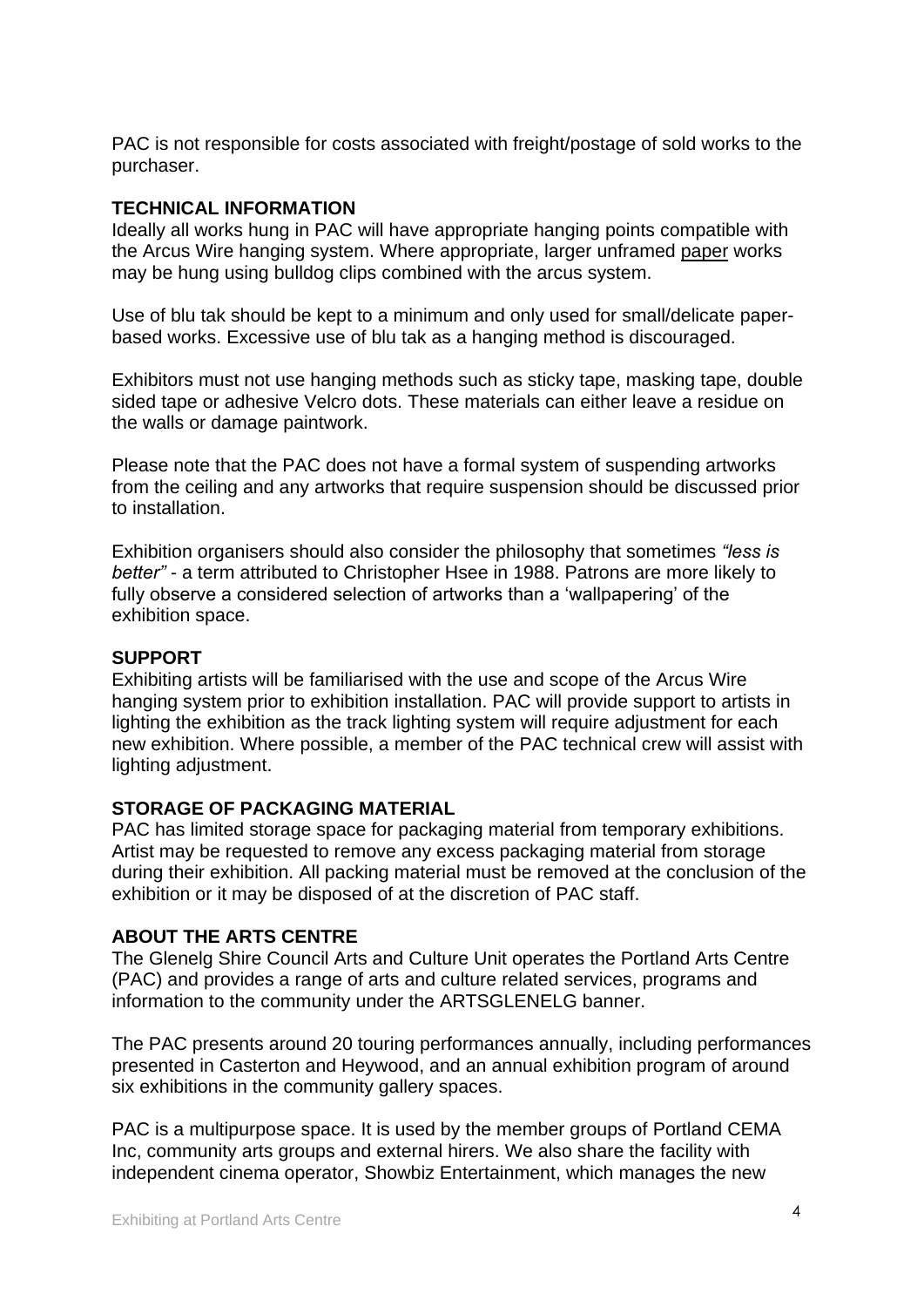release cinema offering at the PAC (Cinema@PAC).

Showbiz Entertainment screens new release films four days per week (Wednesdays, Fridays, Saturdays and Sundays) with additional days during school holidays in the theatre. At peak times screening may be between 9.00am and 11.30pm. During film screenings, the public will have full access to the exhibition spaces. Cinema staff is in attendance during all screening times.

The PAC has a 144 seat proscenium arch theatre and two linked gallery spaces in the foyer – the CEMA Gallery and the Woolcock Gallery.

Public opening hours are 10am to 4pm Monday to Friday, with access to exhibitions whenever the cinema is operating.

# **SPACES**

The exhibition space comprises two adjoining spaces which also act as the foyer of the theatre and feature the following:

- CEMA Gallery white painted brick walls, polished brick floor (south), vinyl flooring (north), several doors to the main auditorium, ladies' and men's toilets, and kitchen, concertina wall (north), hanging rail height - 2.9m. Cinema and live theatre box office operation
- Woolcock Gallery double glass doors, vinyl flooring, 3 white painted plaster walls, one white painted brick, hanging rail height - 2.65m
- Lighting 3 phase track lighting in both galleries
- floor plan (see Attached)

# **BUSINESS HOURS**

PAC is open Monday to Friday 10.00 am to 4.00 pm. Showbiz Entertainment operates on weekends and public holidays.

After hours visitation occurs when exhibitions, performances, cinema and other events (external hire) are held in the venue, and when community arts groups meet in the building.

#### **For further information please contact:**

5522 2263 or [enquiry@portlandartscentre.com.au](mailto:enquiry@portlandartscentre.com.au)